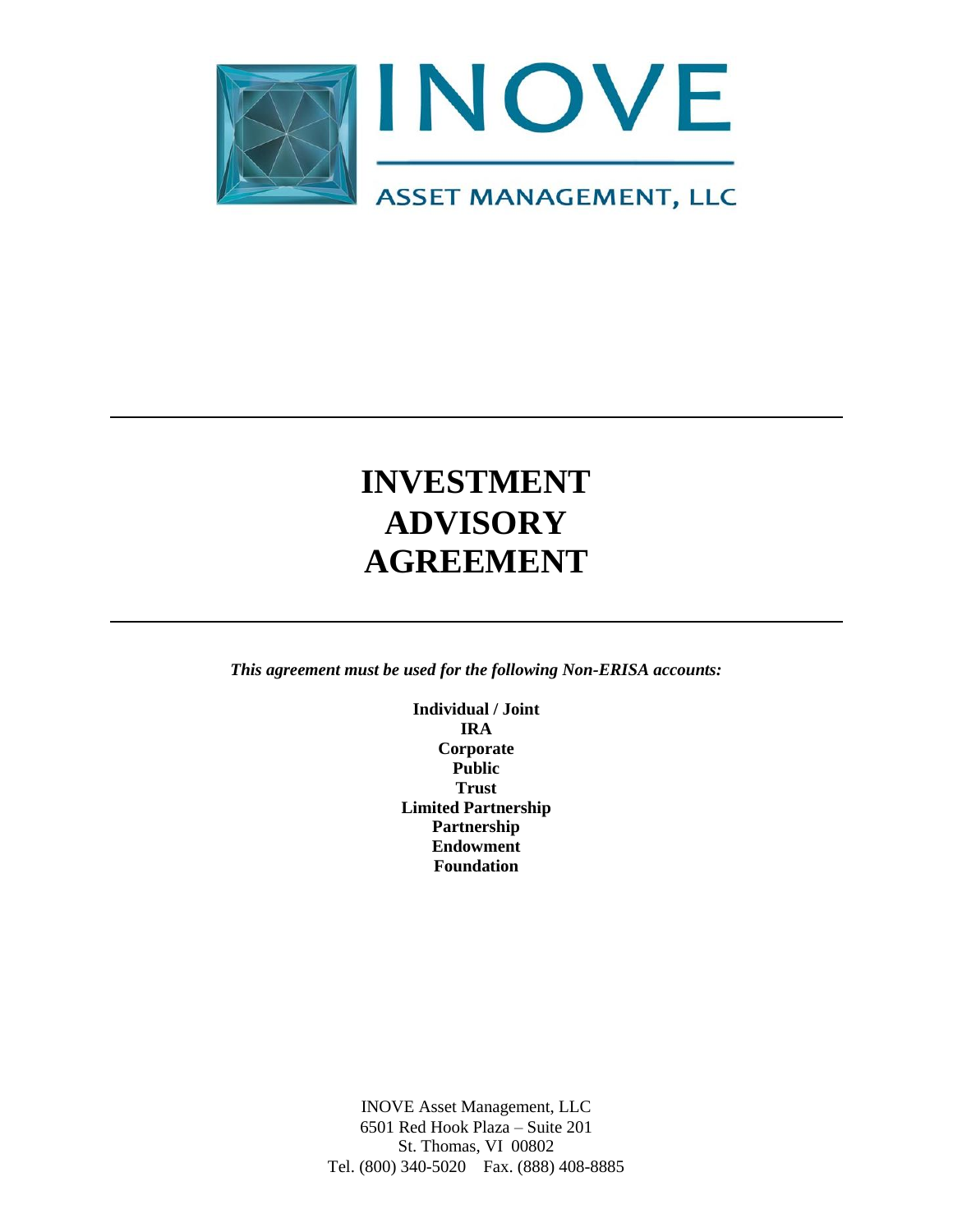#### **INOVE ASSET MANAGEMENT, LLC INVESTMENT ADVISORY AGREEMENT**

AGREEMENT by and between ("Client") and INOVE ASSET MANAGEMENT, LLC, a United States Virgin Islands limited liability company registered with the United States Virgin Islands as an investment adviser under the Investment Advisers Act of 1940, as amended ("Adviser"), effective upon acceptance by Adviser. **It is agreed:**

- **1. Appointment by Adviser**. Client hereby employs Adviser to furnish investment advisory and management services for certain assets (the "Account"), and Adviser hereby accepts such appointment and agrees to provide the foregoing services in accordance with the terms of this Agreement.
- **2. Discretion**. Adviser is hereby granted limited discretion in the management of the investments of the Account, and is authorized without Client's prior consultation or approval to invest and reinvest the assets in the Account, to make investment changes and to take any other lawful action with respect to the Account in furtherance of Client's investment objectives, including, with limitation, the making of investment decisions, and the rendering of decisions as to the nature and timing of transactions for the Account. Security restrictions may be placed on the Account with the Adviser's consent. In such event, Adviser may elect to overweight non-restricted securities and/or industry groups in the portfolio. The Adviser does not accept proxy voting responsibility for client accounts. The Adviser, we have no obligation or authority to take action or render any advice with respect to the voting of proxies solicited by or with respect to issuers of securities held by client accounts. The client will expressly retain the authority and responsibility for proxy voting. For purposes of this section of the Agreement, securities held on an unsupervised basis and securities in transition are not considered supervised assets.
- **3. Custodian**. Adviser shall at no time have custody or physical control of the assets and cash in the Account; Adviser shall not be liable for any act or omission of the Custodian; Adviser shall give instructions to the Custodian in writing or orally and confirmed in writing as soon as practicable thereafter; and the Client shall instruct the Custodian to provide Adviser with such periodic reports concerning the status of the Client's Account as Adviser may reasonably request from time to time. The Client will not change the Custodian without giving Adviser reasonable prior notice of its intention to do so together with the name and other relevant information with respect to the new custodian(s).
- **4. Investment Objectives**. Client hereby directs Adviser to invest and manage the Account according to the following Asset Allocation Models:

**Conservative: Capital Preservation and Income -** This strategy seeks capital preservation and current income.

**Balanced: Income and Growth -** This strategy seeks current income as its primary

objective, with capital appreciation as a secondary consideration.

| <b>Balanced: Growth and Income - This strategy seeks total return through a</b>     |
|-------------------------------------------------------------------------------------|
| combination of capital appreciation, its primary objective, and current income, its |
| secondary objective.                                                                |

**Moderate: Growth -** This strategy seeks to maximize capital appreciation by increasing the portfolio exposure to equities.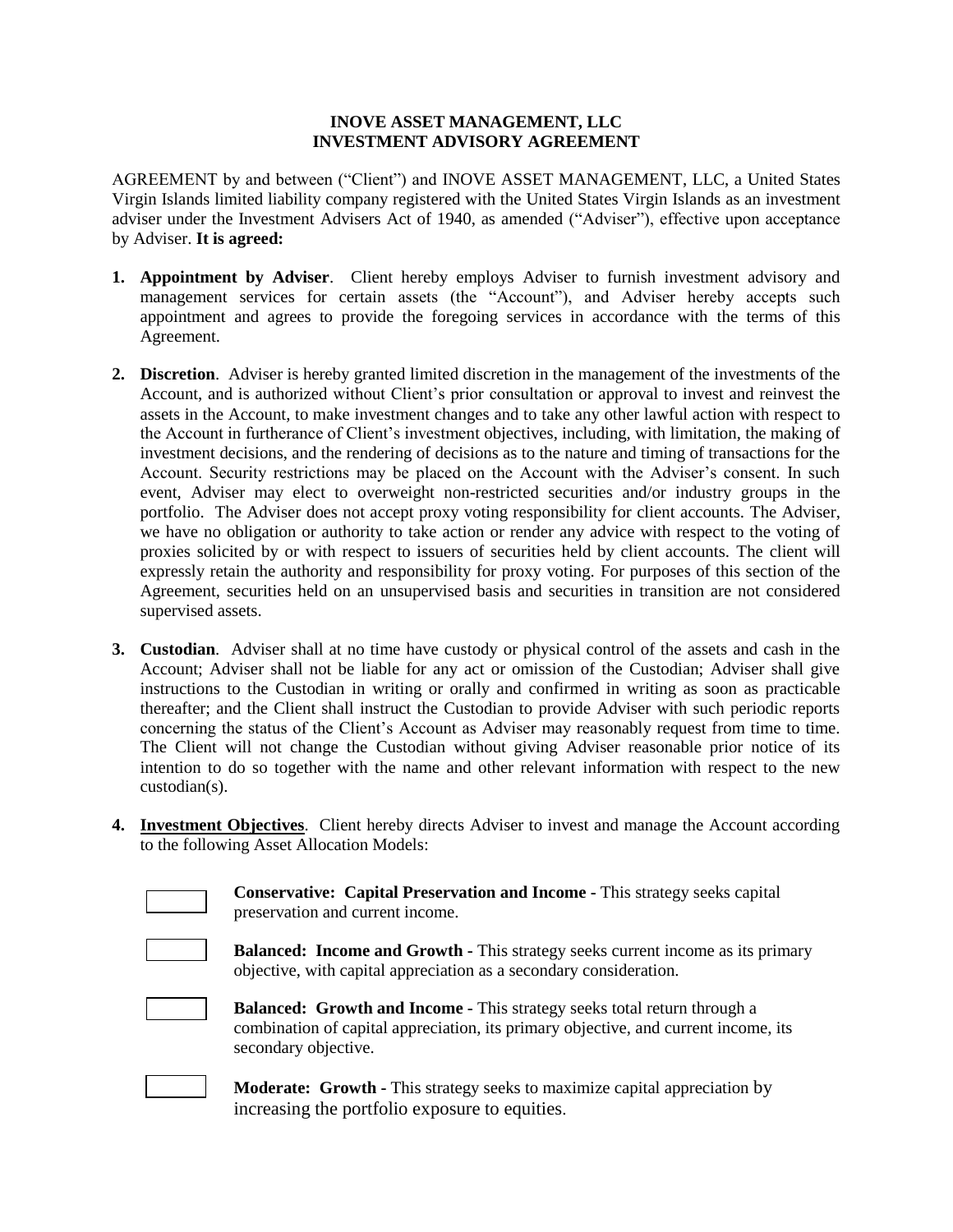**Aggressive: Growth -** This strategy seeks to maximize capital appreciation by increasing the portfolio exposure to domestic small cap and emerging market equities.

#### **Changes to Investment Objectives**

Any requests to change the Account's investment objectives must be received by the Adviser in writing and require the Client's signature.

#### **Investment Restrictions**

*Equity restrictions* – may include legal, tax, market capitalization, industry concentration, dividend yield, etc.

*Fixed Income restrictions* – may include maturity length, yield, credit quality, instrument type, etc.

Client may impose reasonable restrictions on the management of Client's Account from time to time during the term of this Agreement by providing written notice to the Adviser of Client's intent to impose such restrictions. In the event that the restrictions cause the Adviser to not be able to purchase a security, the Adviser may purchase additional amounts of unrestricted security holdings. This process will, from time to time, result in a security, industry and/or sector weightings that materially exceed those of the Adviser's unrestricted accounts, thus affecting the risk/return characteristics of the account.

- **5. Fiduciary Responsibility**. It is agreed that the sole standard of care imposed upon Adviser by the Agreement is to act with care, skill, prudence, and diligence under the circumstances then prevailing that a prudent man acting in a like capacity and familiar with such matters would use in the conduct of an enterprise of a like character and with like aims.
- **6. Fees**. Client shall pay Adviser an annual fee for services, which shall be billed quarterly, and payable in arrears. Each quarterly billing shall be twenty-five (25%) of the appropriate annual fee applied to the market value of the Account, including cash and equivalents, as of the close of business on the last day of the preceding quarter. Adviser shall not be compensated on the basis of a share of capital gains or capital appreciation of the Account or any portion thereof. Adviser's standard fee schedule is as follows:

| Asset Value of the Account      | Annual Fee |
|---------------------------------|------------|
| Up to \$250,000                 | 1.75%      |
| From \$250,001 - \$500,000      | 1.50%      |
| From \$500,001 - \$750,000      | 1.25%      |
| From \$750,001 - \$1,000,000    | $1\%$      |
| From \$1,000,001 - \$5,000,000  | .75%       |
| From \$5,000,001 - \$10,000,000 | .50%       |
| Amounts above \$10,000,000      | Negotiable |

Client represents that it has authorized or shall authorize the Custodian to deduct from the Client's account and pay to the Adviser on the submission of a bill the advisory fee for each calendar year quarter. The Adviser will send to the Client a quarterly statement showing the amount of the advisory fee due, the account market value on which the fee was based and how the fee was calculated.

The Client is responsible for verifying fee computations since the custodian is not typically asked to perform this task. Client shall direct the Custodian to send the Client a quarterly statement showing all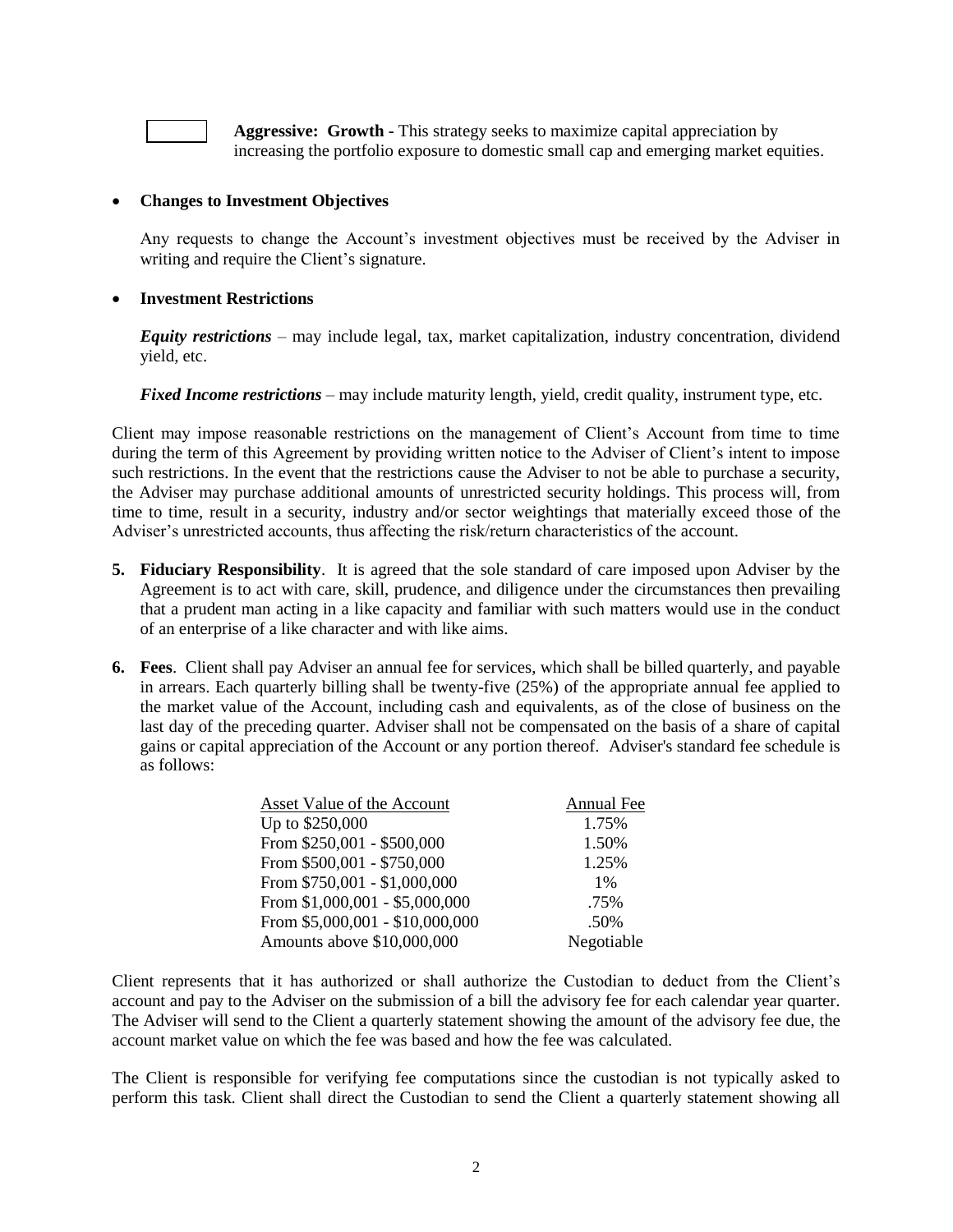amounts paid from the Account, including all management fees paid by the Custodian to the Adviser. Upon written notification, the Client may rescind the authorization to deduct advisory fees from the Client's account and may have future advisory fee bills sent directly to them. In such event, the Client agrees to pay advisory fees upon receipt of a bill from the Adviser.

- **7. Allocation to Brokerage**. The Adviser will direct all brokerage to the broker-dealer, which has introduced the Client or has been specified by the Client. The Adviser will not seek to negotiate commission rates for Client Accounts, as these rates have been prenegotiated between the Client and the broker-dealer/financial-consultant. The Adviser is unable to supercede the terms of that agreement. As such the Client may not receive the best execution (in terms of commissions, prices or transaction costs & volume discounts) since the Adviser may not be able to obtain the execution that it otherwise would have had it not been directed to trade through a specific broker-dealer. Notwithstanding any direction, the client agrees that the Adviser shall not be required to affect any transaction if the Adviser reasonably believes that to do so may result in a breach of its fiduciary duties. The Adviser may utilize "stepout" trades to try and obtain best price and execution. In the absence of a directed brokerage program or designated custodian, the Adviser may recommend, but Client will select custodian, broker-dealer to handle all investments and transactions.
- **8. Notices**. All notices, requests, consent and other communications required or permitted to be given hereunder, shall be in writing and shall be deemed to have been duly given when delivered or mailed first class postage by registered or certified mail to a party.

### **Notification of Deposits**

The Adviser requires the Client, broker and/or custodian to notify the Adviser of all investable cash in advance to receive timely investing. In situations where the Adviser finds out about a deposit via the brokerage statement or in some other manner which is not timely, the Adviser will consider the cash as unsupervised from the date the cash was actually deposited in the Account until the date the Adviser became aware of the investable cash via its reconciliation procedures or some other means.

#### **Notification of Withdrawals / Raising Cash**

The Adviser requires the Client, broker and/or custodian to notify the Adviser of all cash withdrawals. The Adviser will raise cash following receipt of the withdrawal notice and the cash will remain in the Account as unsupervised until it is withdrawn by the Client. The Adviser encourages the Client to withdraw the cash from the Account in a timely manner.

- **9. Margin Accounts**. It is the Adviser's policy not to accept any accounts on margin. If the Account goes on margin, the Account may be terminated at the Adviser's discretion.
- **10. Class Action Suit Filings**. The Adviser shall not take any action with regard to class action suits for stocks owned by its clients.
- **11. Duration and Termination**. This Agreement shall begin as of its effective date and shall continue until terminated. The Client has the right to terminate this agreement without penalty within 5 business days after entering into the agreement. Further, either party may terminate this Agreement at any time by giving written notice of such termination to the other party. The termination of the authority granted by this Agreement shall not in any way affect any liability resulting from a transaction initiated prior to such termination. Upon termination of this Agreement, Adviser shall be under no obligation to recommend any action with regard to the securities or other property held in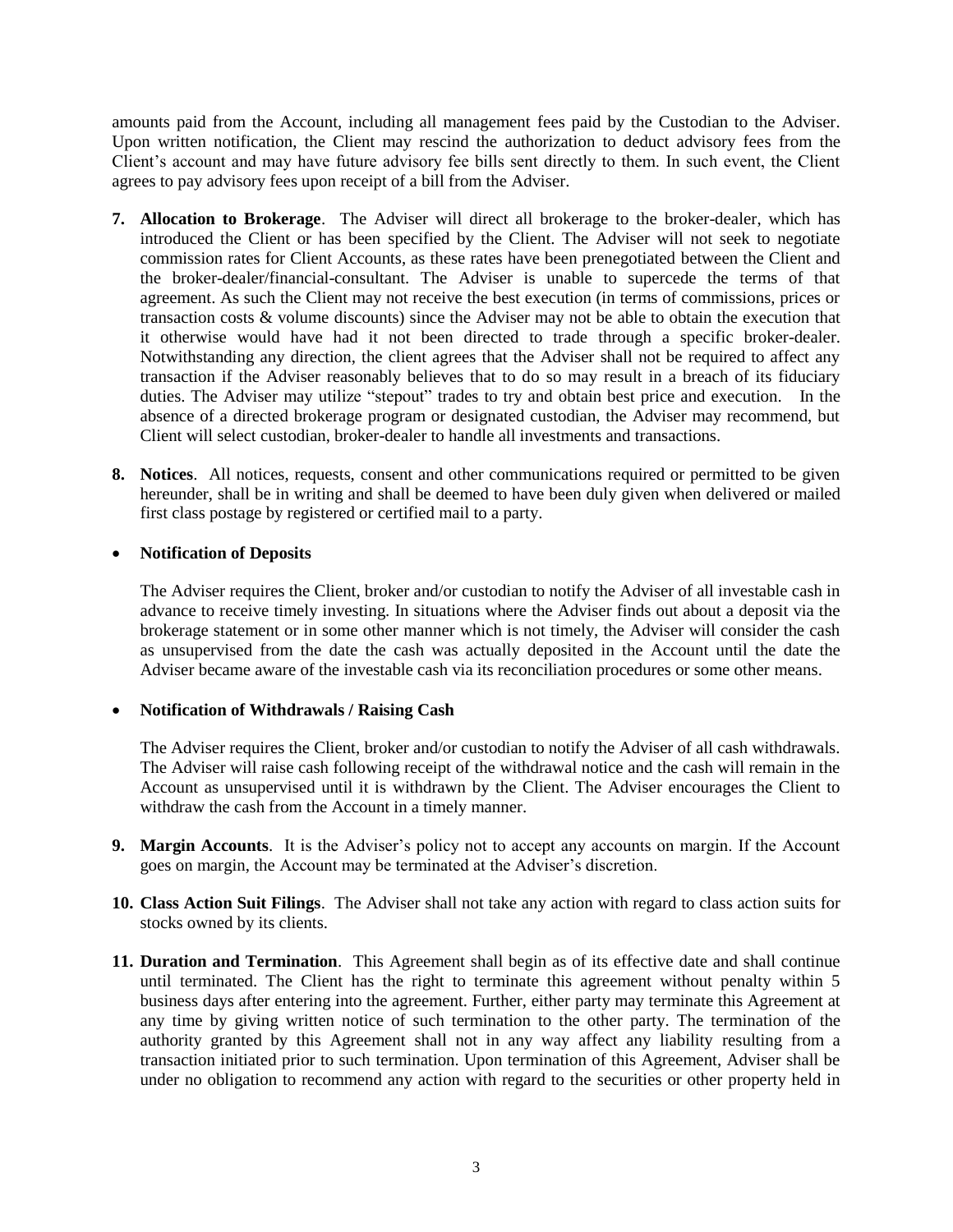the Account. In the event of the termination of IAM's services, the Adviser is entitled to a pro-rata payment of earned fees from the effective date of termination of this Agreement.

Requests to change Account numbers and/or Account titles and requests to transfer Account assets from one custodian to another, where INOVE Asset Management, LLC, will be retained as the Adviser, will be handled as follows:

- The Account will be suspended from trading for up to ten business days until the Adviser receives notification from the new custodian and the associated paperwork that the Account is ready to resume trading.
- During the interim period, while the Account is suspended from trading, it will not participate in any purchases or sales of securities as otherwise dictated by the selected INOVE Asset Allocation Model. Regardless of market conditions, no trading activity will occur during this interim period. Fluctuations in the market value of securities during the period that the Account is suspended from trading may result in the Account paying a higher price per share on a purchase or receiving a lower price per share on a sale.
- Once the Adviser receives notification and the associated paperwork that the Account is ready to resume trading, the Adviser will take the appropriate action in the Client's portfolio to realign it in accordance with its stated investment objectives and the designated INOVE Asset Allocation Model.
- In the event that the Adviser does not receive the appropriate authorization, the Account may be subject to termination. In the event that termination becomes necessary, the Account will be valued on the date that the Adviser prepares the termination notice. Once an account has been terminated, new account paperwork is required to reopen it.
- **12. Confidential Relationship**. All investment information and advice furnished by Adviser to Client shall be treated as confidential and shall not be disclosed to third parties except as required or permitted by law.
- **13. Reports**. Adviser shall furnish Client with quarterly statements of the value of the Account and such other reports or information as Client may reasonably request.
- **14. No Assignment**. No assignment of this agreement may be made by the Adviser without the consent of the Client (in accordance with Section  $205(A)(2)$  of the Investment Advisers Act of 1940, as amended, and the interpretations thereunder).
- **15. Death or Disability**. The death, disability or incompetency of Client will not terminate or change the terms of this Agreement. However, in the event of Client's death, permanent disability or incompetency, Client's executor, guardian, attorney-in-fact or other authorized representative may terminate this Agreement by giving written notice to Adviser, with such termination being effective upon Adviser's receipt of such notice.
- **16. Entire Agreement; Amendment; Counterparts**. This Agreement constitutes the entire understanding of the parties relating to the subject matter hereof. It may be amended only by a written instrument signed by both parties hereto. This Agreement may be executed in counterparts, each of which together shall constitute a single instrument.
- **17. Binding Agreement**. This Agreement shall bind and inure to the benefit of the parties and their respective successors, permitted assigns, heirs and legal representatives.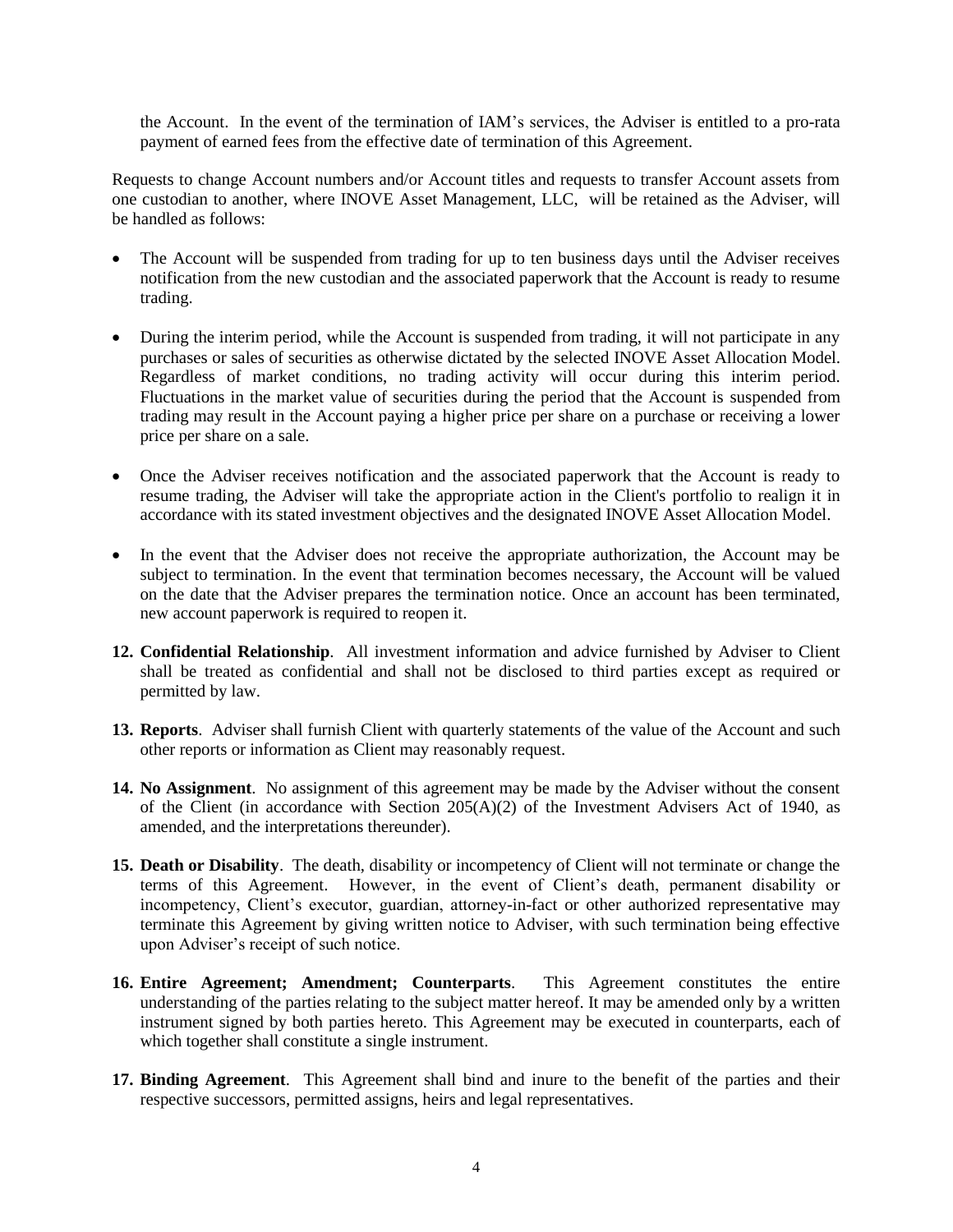- **18. Governing Law**. This Agreement shall be construed and enforced in accordance with the laws of the United States Virgin Islands.
- **19. Representations and Acknowledgments by Client**. Client hereby acknowledges receipt of the Adviser's most recently amended Disclosure Statement (Part II of Adviser's Form ADV) at least 48 hours in advance of executing this agreement. Client represents and confirms that the terms hereof do not violate any obligation by which Client is bound, whether arising by contract, operation of law or otherwise, and, if Client is a corporation, trust or other entity, that (1) this Agreement has been duly authorized by appropriate action and when executed and delivered will be binding upon Client in accordance with its terms, and (2) Client will deliver to Adviser such evidences of such authority as Adviser may reasonably require, whether by way of a certified resolution or otherwise. Client agrees to indemnify and hold harmless the Adviser from any loss or liability incurred by the Adviser as a result of Client's breach of any of its representations contained in this Agreement.
- **Investment Objectives and Restrictions**. The Adviser's understanding of Client's current investment objectives and/or investment restrictions is based upon the box checked by Client in Section 4 and the information provided by Client in its Investment Questionnaire, each of which Client acknowledges having completed and each of which Client represents to be accurate. Client agrees that it will provide written notice to Adviser of Client's intent to impose investment restrictions on the Account or to make any changes to Client's investment objectives, as required by Section 4. Client understands that, for purposes of fulfilling the Adviser's duties under this Agreement, the Adviser has relied and will continue to rely on the information that Client provides the Adviser, including information contained in the Investment Questionnaire and any changes to Client's investment objectives and/or investment restrictions provided to the Adviser. Client understands that there can be no assurance that Client's investment objective will be achieved, and that the value of Client's investment may go up or down.
- **Consent to use of Name**. The Adviser abides by a Privacy Policy of confidentiality and nondisclosure of information regarding Clients. However, this agreement grants the Adviser the right to highlight a selection of Institutional Clients (e.g., Corporations, Foundations & Endowments, Taft-Hartley Plans and Public Funds) on printed materials (client lists) for marketing purposes unless Client informs the Adviser in writing to the contrary.
- No Exclusivity. Client acknowledges that the Adviser acts as adviser to other clients and may give advice and take action with respect to the assets of such clients which may differ from the advice given, or the timing or nature of action taken, with respect to the Client's Account. Nothing herein shall restrict the Adviser, its principals, affiliates or employees from purchasing or selling any securities for its or their own account. Furthermore, the Adviser shall have no obligation to purchase or sell for the Client's Account or to recommend for purchase or sale by the Client's Account, any security that the Adviser, its principals, affiliates or employees may purchase or sell for themselves or for any other clients.
- **20. Acknowledgments**. The Account will be established and maintained with the Custodian and will be subject to any relevant trust or custodial agreements. The Client agrees to cooperate with Adviser and the Custodian in taking all such action as may be necessary or advisable to establish appropriate authority, as specified herein, with respect to the management of the cash, securities and other property held in the Account. Adviser makes no representation as to the success of any investment strategy or security recommended by Adviser to the Client.

## *[Signature Page follows]*